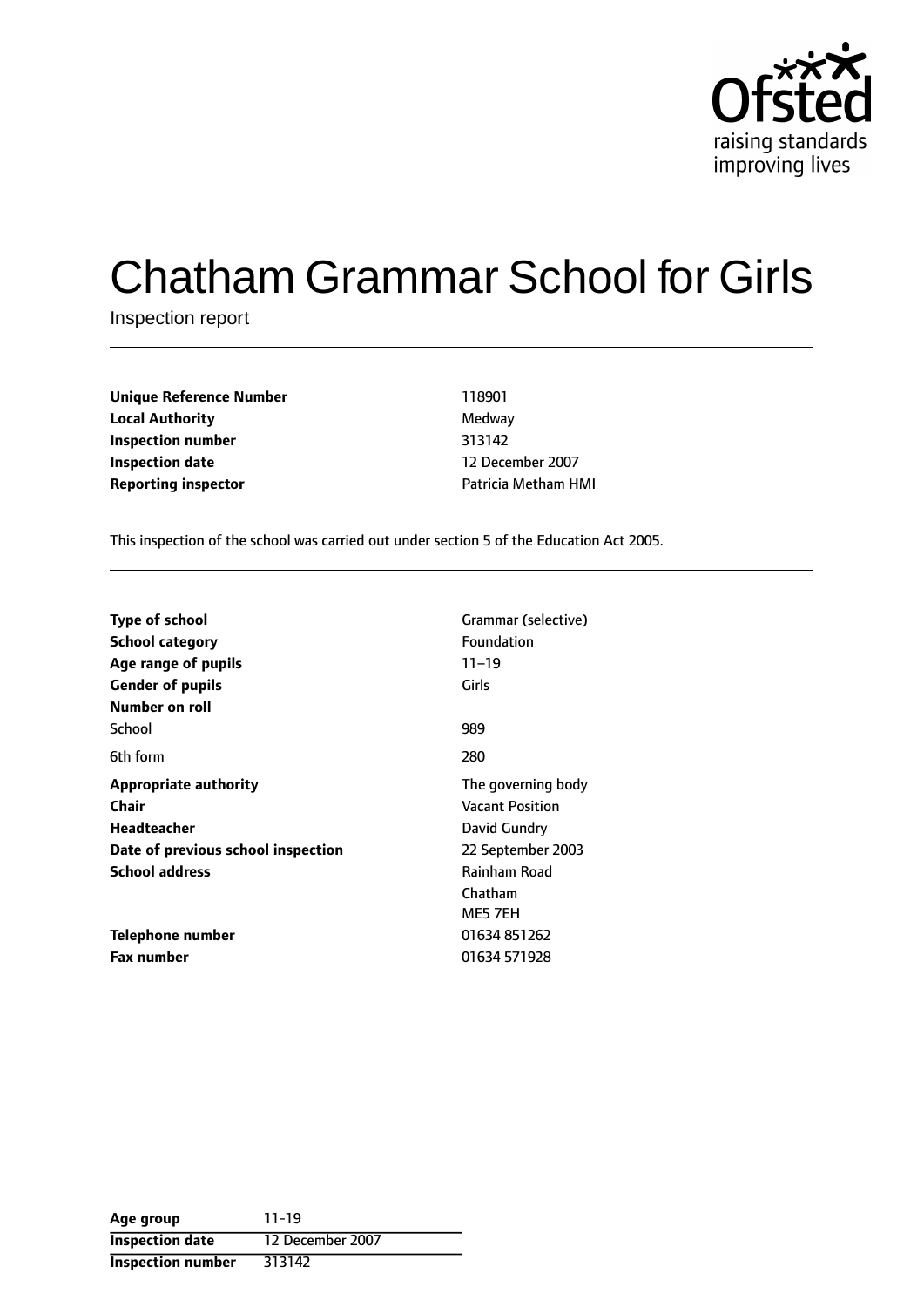.

© Crown copyright 2007

#### Website: www.ofsted.gov.uk

This document may be reproduced in whole or in part for non-commercial educational purposes, provided that the information quoted is reproduced without adaptation and the source and date of publication are stated.

Further copies of this report are obtainable from the school. Under the Education Act 2005, the school must provide a copy of this report free of charge to certain categories of people. A charge not exceeding the full cost of reproduction may be made for any other copies supplied.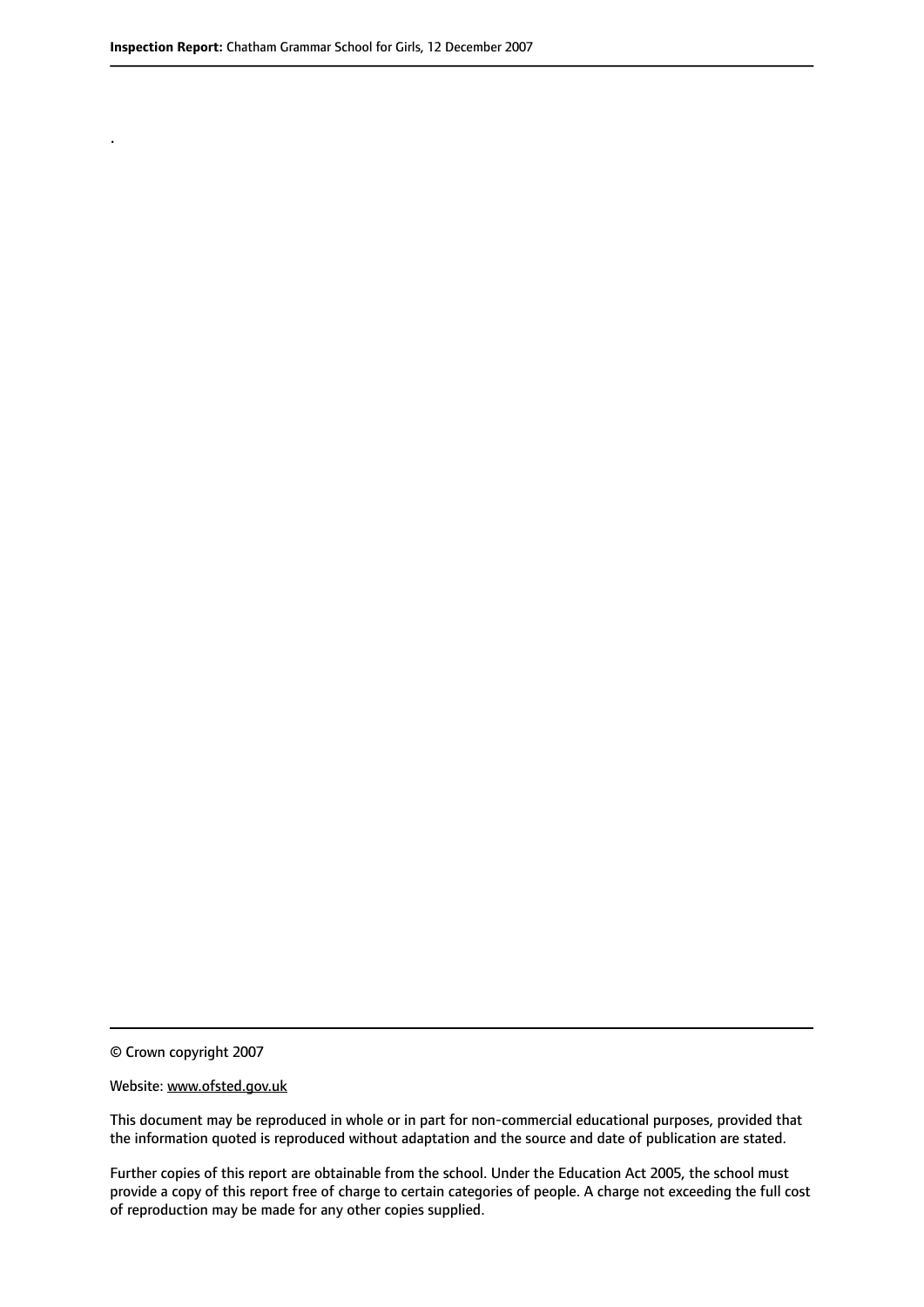# **Introduction**

The inspection was carried out by one of Her Majesty's Inspectors and an Additional Inspector. The inspectors evaluated the overall effectiveness of the school and investigated the following issues: achievement and standards; teaching and learning; leadership and management; curriculum; and, care, guidance and support. Evidence was gained from lesson observations, from discussions with leaders and pupils and from the evaluation of a range of documentation. Other aspects of the school's work were not investigated in detail, but the inspectors found no evidence to suggest that the school's own assessments, as given in its self-evaluation, were not justified. These have been included where appropriate in this report.

## **Description of the school**

This is a selective girls' secondary school of average size, with a small number of boys in the sixth form. It is set in a relatively disadvantaged urban area from which it draws most of its students, but has a much lower than average proportion of students eligible for free school meals. Levels of attainment on entry are significantly higher than the national average but not as high as those in many other selective schools. Almost all students are of White British heritage and have English as their first language. The school has had specialist technology status since 1994. Since 1997, it has had Investor in People accreditation and an Artsmark Award since 2002.

#### **Key for inspection grades**

| Grade 1 | Outstanding  |
|---------|--------------|
| Grade 2 | Good         |
| Grade 3 | Satisfactory |
| Grade 4 | Inadequate   |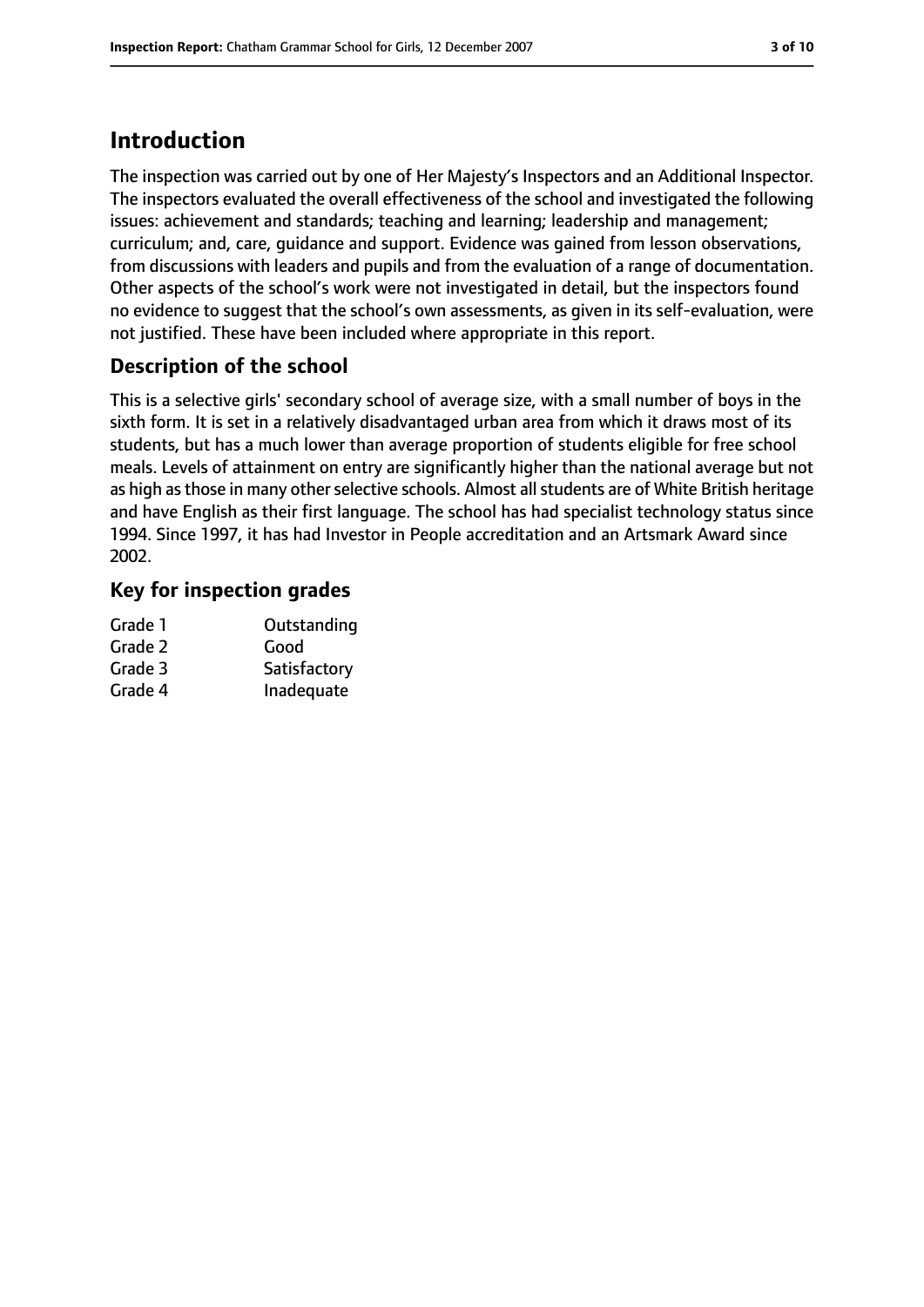# **Overall effectiveness of the school**

#### **Grade: 2**

This is a good school with outstanding strengths in the care, guidance and support it provides, in the personal development and well-being of its students and in the overall quality of education enjoyed by its sixth form. Parents and students value its inclusive approach and welcoming atmosphere. 'Its ethos is to nurture and support the pupils' said one parent, a view echoed by girls in Years 7 to 10: 'There's always someone to help you…The school is very supportive, whether it's something academic or to do with your family…Your confidence builds up.' Sixth formers make an important contribution to this nurturing culture as mentors and as role models.

Standards reached by these academically able students are generally well above national averages. There are, however, variations in the results attained in national tests taken at the end of Year 9 and in GCSE examinations. Students respond with enthusiasm and success when set challenging targets. They do particularly well in mathematics, in design and technology, and in science when taken as three separate subjects. In the few subjects where expectations are not high enough, results are less impressive since students below the sixth form tend to work to the targets they are given. Students' progress in Years 7 to 11 is generally good, although there have been marked fluctuations in English over recent years. In 2007, to add greater impetus and challenge, the school entered Year 8 students for the national tests in English usually taken at the end of Year 9 and achieved good results. This now allows students to follow one of three English pathways in Years 9 to 11. Some will follow an accelerated course to early GCSE entry, whilst others will have time to consolidate their progress or take an additional subject. Careful tracking of students' progress and attainment and detailed analysis of data provided nationally are used to identify underachieving individuals and determine the style and level of intervention needed.

There is sensitive and highly effective support for the very small number of students who have physical disabilities or who find specific study skills challenging, with excellent use of external agencies whenever appropriate. Teachers, as well as students and their families, benefit from clear and regularly updated guidance. These students progress at least as well as their contemporaries.

Standards achieved in the sixth form are good overall, with some variations between subjects. Increasing numbers are joining the school at this stage, including boys from local high schools that do not offer advanced level courses. Sixth form students make excellent progress, partly because they complement good teaching with their own well developed skills and determination to succeed.

Teaching and learning are good. Teachers are well qualified, with confident subject knowledge. Continuing professional development, including mentoring and coaching, has ensured that they understand the need to develop a variety of approach and to encourage independent learning. Their rapport with students is based on mutual respect and shared goals. Many use information and communication technology (ICT) with confidence and skill to illustrate, inform and challenge. Students' scope for independent thought and enquiry is, however, limited when discussions are too strongly teacher led or when lessons do not provide appropriate challenge across the full ability range. Most students are cheerfully compliant rather than demanding, conscientiously completing the tasks set. They appreciate the constructive feedback given in class and in the marking of written work. This, they say, becomes more consistently substantial and focused as they move up through the school.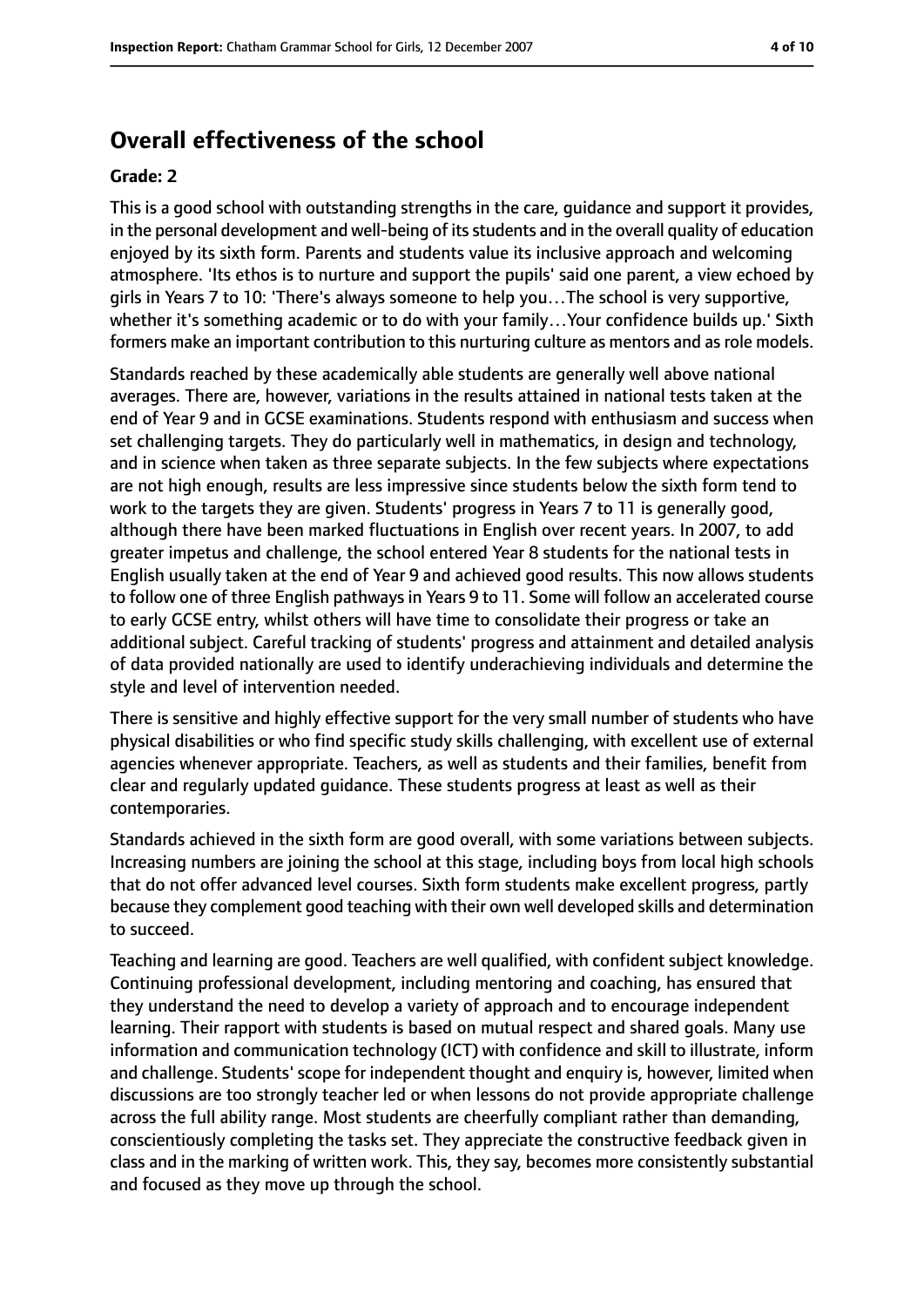Students take their learning seriously, whether working on their own or collaborating with others, and are keen to do well. Rates of attendance are significantly better than the national average and behaviour both in lessons and around the school is excellent. Students understand the importance of a healthy lifestyle and enjoy sports and activities such as dance. Some regret the disappearance of sweets and fizzy drinks from vending machines on site and not all make healthy food choices, but most appreciate the school canteen's healthy menus and support the school's policies. Students feel safe and are very confident that any problems will be quickly and sensitively resolved either by teachers or by sixth form mentors. They value opportunities to contribute to school policy making and to evaluations of teaching and learning, responding in a sensible and constructive way. They develop subject knowledge, skills and aspirations that will serve them well in later life.

The main school curriculum combines traditional elements, such as Latin, with newer disciplines such as ICT and product design, and is good overall. Girls in Year 7 sample three European languages before choosing two for continued study in Years 8 and 9. Years 10 and 11 have the opportunity to study AS level courses out of school hours, alongside their GCSE programme. The school is exploring possibilities for greater flexibility in Years 9 to 11 arising from early entry for national tests. The longer term impact of some initiatives has yet to be seen. The excellent sixth form curriculum offers a well judged range of mainly traditional and some applied AS and A2 courses. Students may also take vocational courses run by other institutions within the consortium to which the school belongs. Only a few opt to do so, but all appreciate having the choice.

Leadership and management are good overall and excellent in the sixth form. The governing body sets precise, short term targets for the headteacher and monitors progress carefully. Financial controls are good. Secure child protection procedures are in place. The school knows itself well and is comfortable with the targets set. The emphasis is on continued improvement in standards and achievement, supported by a steadily developing curriculum and professional development for teachers. These priorities support the school development plan and are manageable. Middle leadership and management are generally strong but in a few areas expectations are not high enough to ensure that all of these able students achieve top grades at GCSE, and the quality and impact of teaching are not always monitored with sufficient rigour. The school is well placed to improve further and highly effective management of the sixth form makes the capacity to do so there excellent. Particularly impressive are the leadership and management of community linked aspects of the school'sspecialist technology status. Initiatives range from science resource packs and modelling of good teaching in primary schools, with evidence of improved attainment for children, to provision of ICT skills for unemployed adults. One of the primary schools involved wrote, 'The confidence and aptitude of the children in using technical equipment is measurable by the increasing confidence and understanding recorded in their work.'

## **Effectiveness of the sixth form**

#### **Grade: 1**

The sixth form is excellent, with highly effective leadership. Students describe it as 'a good learning environment'. They value highly the guidance given by tutors and subject staff and almost all feel that the curriculum matches their interests and aspirations exceptionally well, combining a wide range of academic courses with a small number of more popular vocational options, such as health and social care. The school also makes provision for some students to follow additional courses, such as dance, at other schools and colleges locally and encourages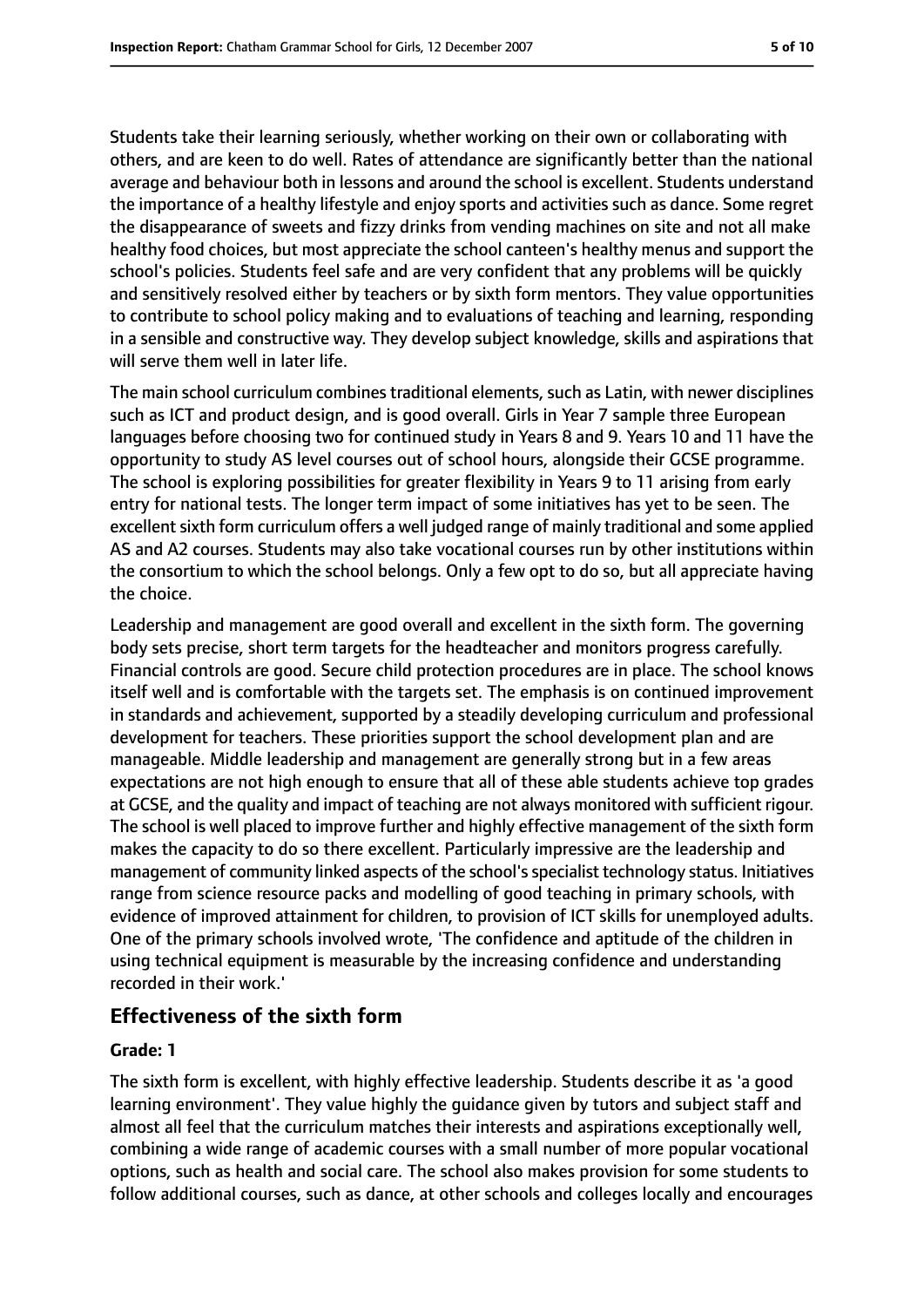students from elsewhere to take advantage of courses offered by the school. Those who join the school at this stage, including growing numbers of boys, settle down well and make very good progress, although a few transfer to other colleges at the end of Year 12 to pursue more vocational options. The school provides an outstanding range of extra-curricular activities.

Standards are above national averages and steadily rising. They exceed expectations in some subjects, although not in all. The most recent AS and A2 results for art and design, for example, do not compare well with national figures. Nonetheless, the average points score achieved in 2007 examinations was the school's highest so far. Achievement is outstanding. Students across the sixth form's ability range bring skills, approaches and motivation to their studies that underpin their excellent progress. Teaching is good, showing secure subject knowledge and commitment to high standards, but some lessons are too strongly teacher led to encourage independent learning.

Sixth formers say that the school helps them develop positively as individuals and citizens. They take very seriously their responsibility for younger students, acting as mentors and contributing to discussion about subject choices with girls in Year 9 and Year 11, as well as organising events such as Rag Week and fundraising for charity. 'We really enjoy this aspect of the sixth form', commented one student, reflecting the view of many.

## **What the school should do to improve further**

- Establish consistency of good practice across middle leadership and management, including rigorous monitoring of the quality of teaching and its impact on students' learning.
- Ensure that expectations are consistently high and targets are sufficiently challenging for all students.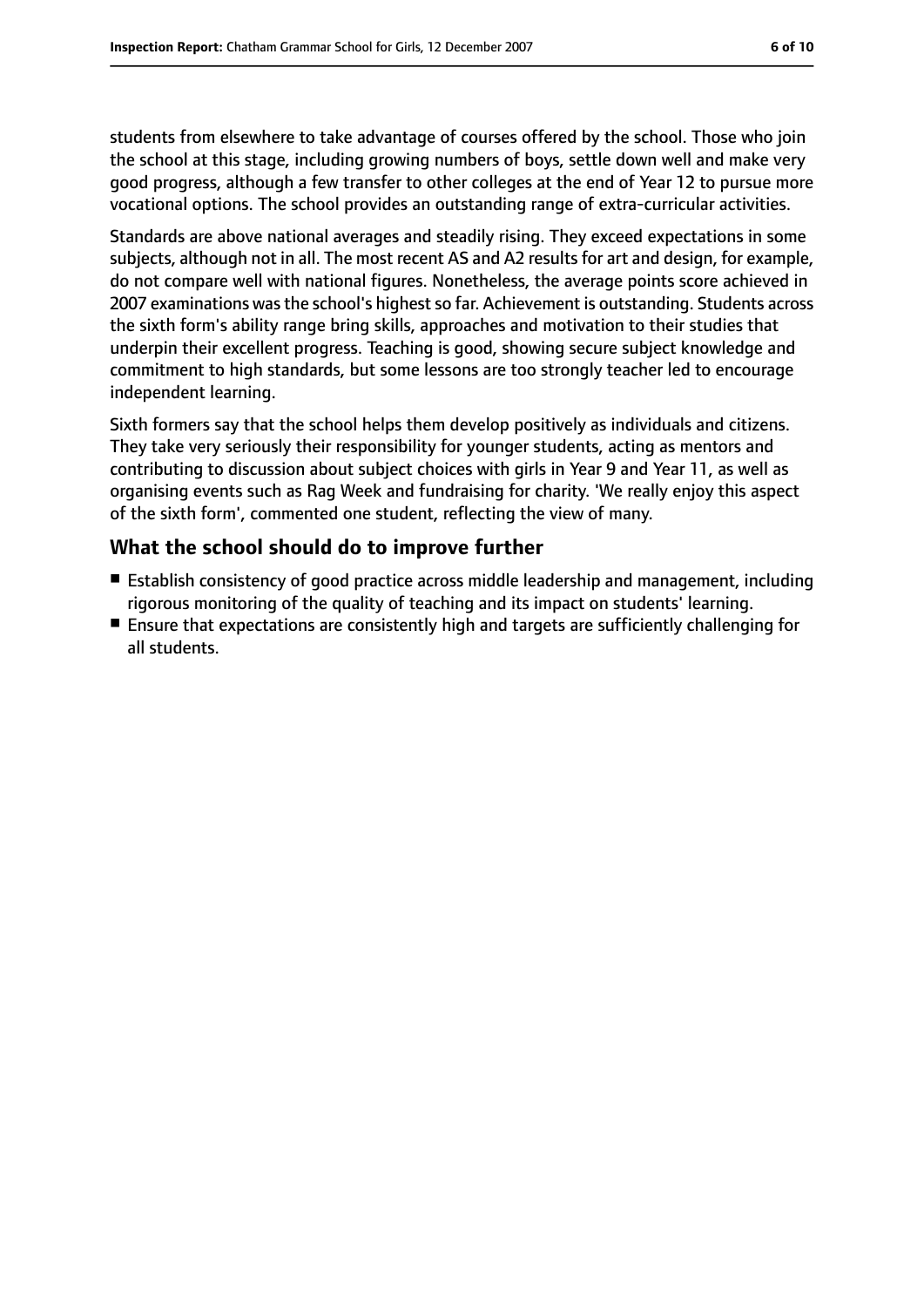**Any complaints about the inspection or the report should be made following the procedures set out in the guidance 'Complaints about school inspection', which is available from Ofsted's website: www.ofsted.gov.uk.**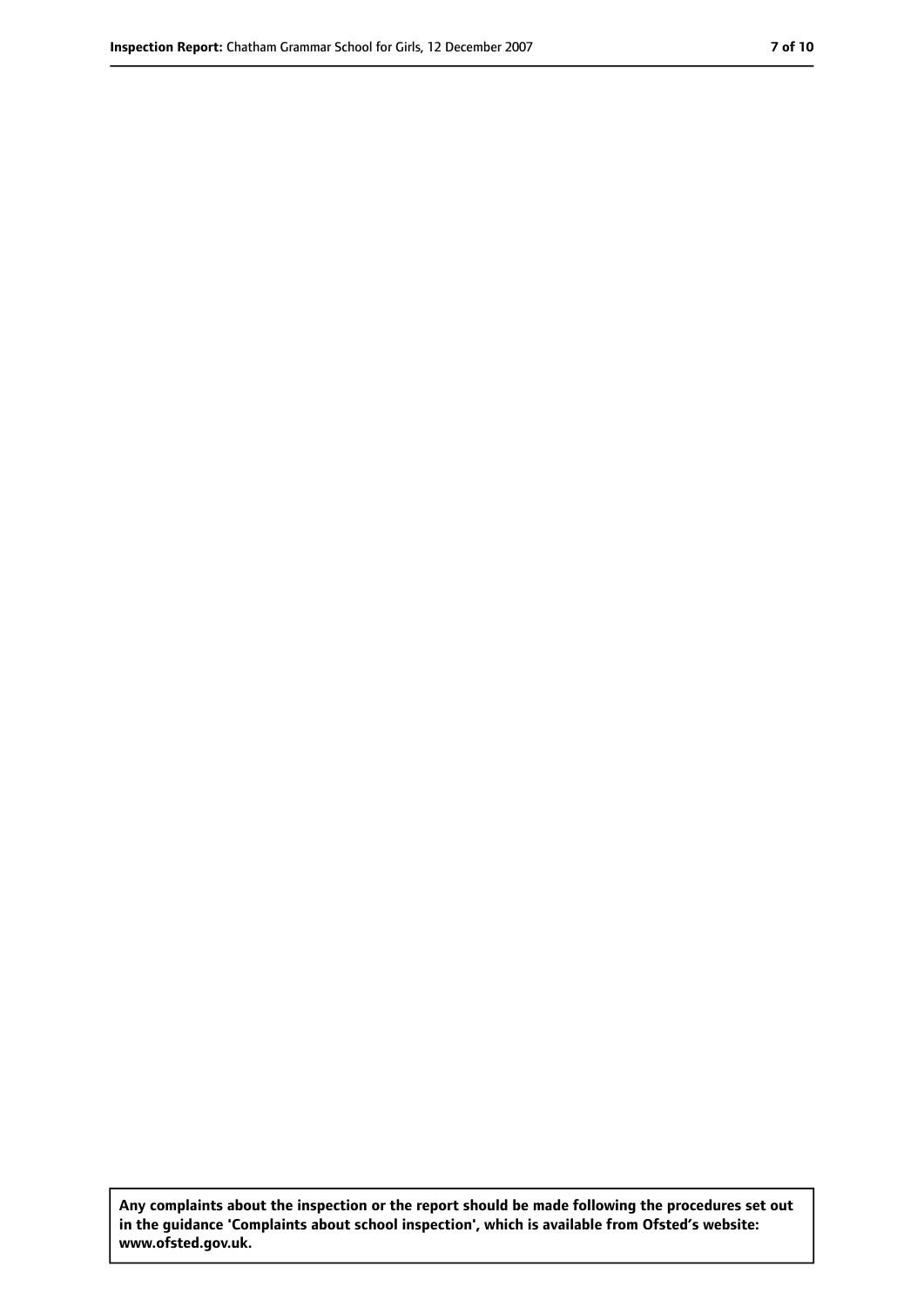#### **Annex A**

# **Inspection judgements**

| Key to judgements: grade 1 is outstanding, grade 2 good, grade 3 | <b>School</b>  | $16-19$ |
|------------------------------------------------------------------|----------------|---------|
| satisfactory, and grade 4 inadequate                             | <b>Overall</b> |         |

## **Overall effectiveness**

| How effective, efficient and inclusive is the provision of<br>education, integrated care and any extended services in meeting<br>the needs of learners? |     |     |
|---------------------------------------------------------------------------------------------------------------------------------------------------------|-----|-----|
| Effective steps have been taken to promote improvement since<br>the last inspection                                                                     | Yes | Yes |
| How well does the school work in partnership with others to<br>promote learners' well-being?                                                            |     |     |
| The capacity to make any necessary improvements                                                                                                         |     |     |

#### **Achievement and standards**

| How well do learners achieve?                                                                               |  |
|-------------------------------------------------------------------------------------------------------------|--|
| The standards <sup>1</sup> reached by learners                                                              |  |
| How well learners make progress, taking account of any significant<br>variations between groups of learners |  |
| How well learners with learning difficulties and disabilities make<br>progress                              |  |

## **Personal development and well-being**

| How good is the overall personal development and<br>well-being of the learners? |  |
|---------------------------------------------------------------------------------|--|
| The extent of learners' spiritual, moral, social and cultural                   |  |
| development                                                                     |  |
| The extent to which learners adopt healthy lifestyles                           |  |
| The extent to which learners adopt safe practices                               |  |
| How well learners enjoy their education                                         |  |
| The attendance of learners                                                      |  |
| The behaviour of learners                                                       |  |
| The extent to which learners make a positive contribution to                    |  |
| the community                                                                   |  |
| How well learners develop workplace and other skills that will                  |  |
| contribute to their future economic well-being                                  |  |

## **The quality of provision**

| How effective are teaching and learning in meeting the<br>full range of the learners' needs?          |  |
|-------------------------------------------------------------------------------------------------------|--|
| How well do the curriculum and other activities meet the<br>range of needs and interests of learners? |  |
| How well are learners cared for, guided and supported?                                                |  |

 $^1$  Grade 1 - Exceptionally and consistently high; Grade 2 - Generally above average with none significantly below average; Grade 3 - Broadly average to below average; Grade 4 - Exceptionally low.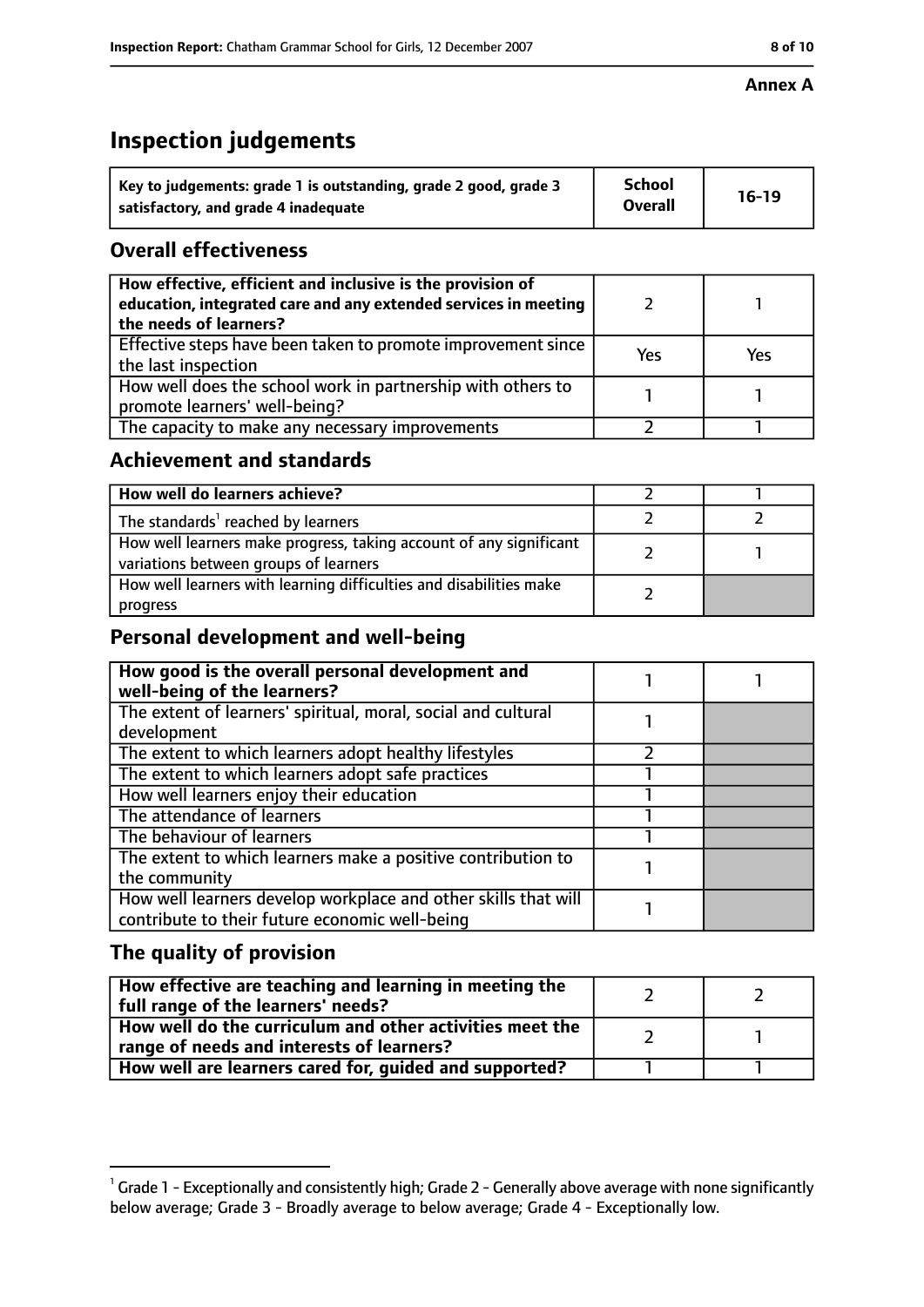#### **Annex A**

# **Leadership and management**

| How effective are leadership and management in raising<br>achievement and supporting all learners?                                                 | 7              |     |
|----------------------------------------------------------------------------------------------------------------------------------------------------|----------------|-----|
| How effectively leaders and managers at all levels set clear<br>direction leading to improvement and promote high quality of<br>care and education | $\mathcal{P}$  |     |
| How effectively leaders and managers use challenging targets<br>to raise standards                                                                 | $\mathcal{P}$  |     |
| The effectiveness of the school's self-evaluation                                                                                                  | $\mathfrak{p}$ |     |
| How well equality of opportunity is promoted and discrimination<br>tackled so that all learners achieve as well as they can                        | 7              |     |
| How effectively and efficiently resources, including staff, are<br>deployed to achieve value for money                                             | 7              |     |
| The extent to which governors and other supervisory boards<br>discharge their responsibilities                                                     | 2              |     |
| Do procedures for safeguarding learners meet current<br>qovernment requirements?                                                                   | Yes            | Yes |
| Does this school require special measures?                                                                                                         | No             |     |
| Does this school require a notice to improve?                                                                                                      | <b>No</b>      |     |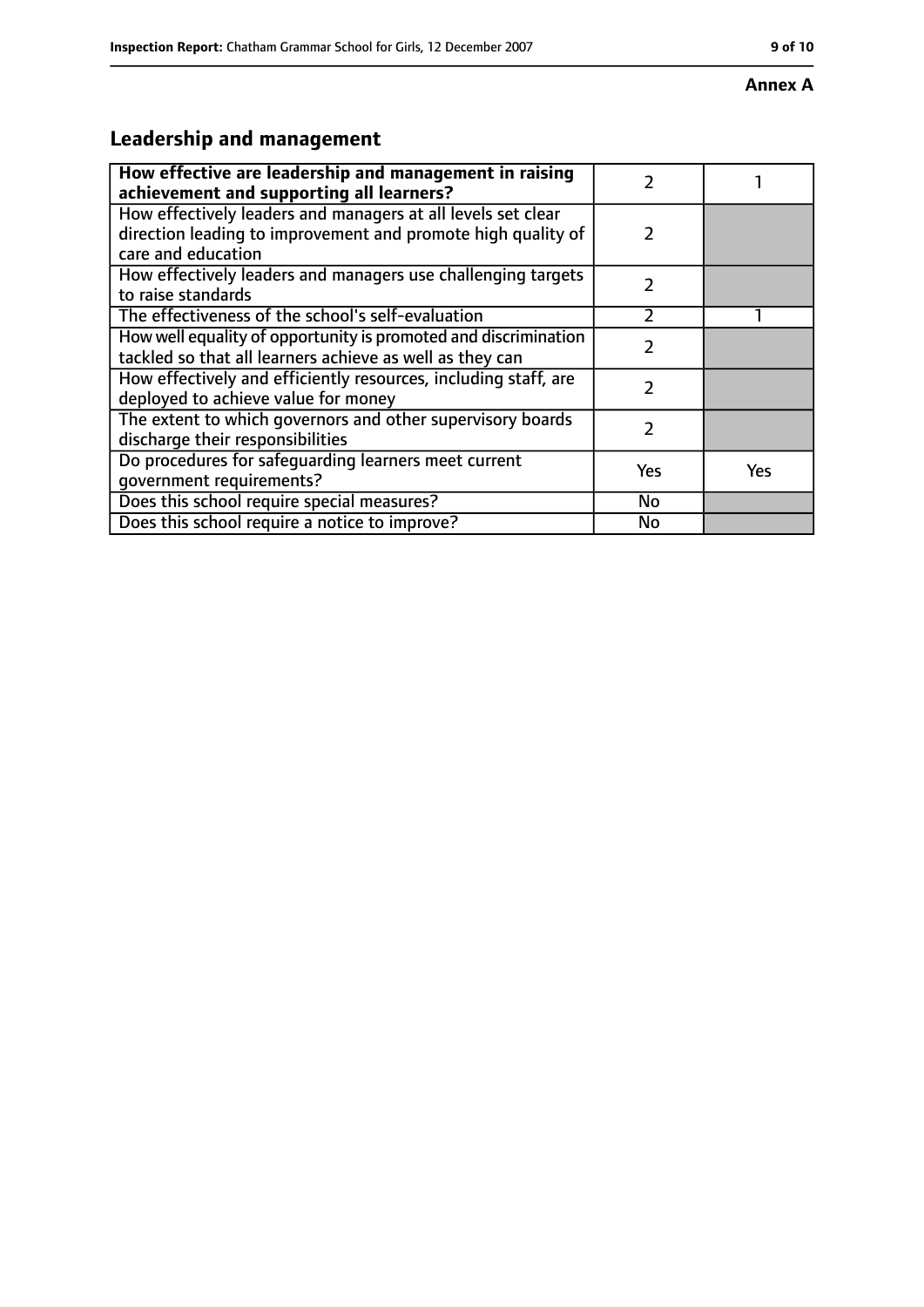#### **Annex B**

## **Text from letter to pupils explaining the findings of the inspection**

13 December, 2007

#### Dear Students

Inspection of Chatham Grammar School for Girls, Chatham ME5 7EH

When we visited your school recently to see how well it is doing, you made our task much easier and hugely enjoyable by the cheerful and courteous way you answered our questions, showed us your work, and shared your thoughts with us.

I am pleased to have this opportunity to let you know what we feel your school does particularly well and how it might be even better. We agree that it is a good school with an outstanding sixth form. As some of you explained to us, amongst its outstanding strengths are its friendliness and the well judged care, guidance and support you are given by your teachers and by students in the sixth form. It was good to hear that you feel safe and are confident that any difficulties will be quickly and sensitively resolved. We were impressed by how articulate and self possessed you are, and how willingly you take on responsibility for each other and for those in need in the wider community. Helped by good teaching, you make good progress in the main school and outstanding progress in the sixth form.

So that you all fulfil your considerable potential, we have suggested that everyone with responsibility for your progress should follow the example of those subject leaders and managers who are most effective in monitoring and improving the impact of teaching on your learning, and that you should each be set targets that really challenge you. You can help by having high expectations for yourself and stretching to achieve them.

I wish you and your school continuing success. Yours sincerely

Patricia Metham Her Majesty's Inspector2